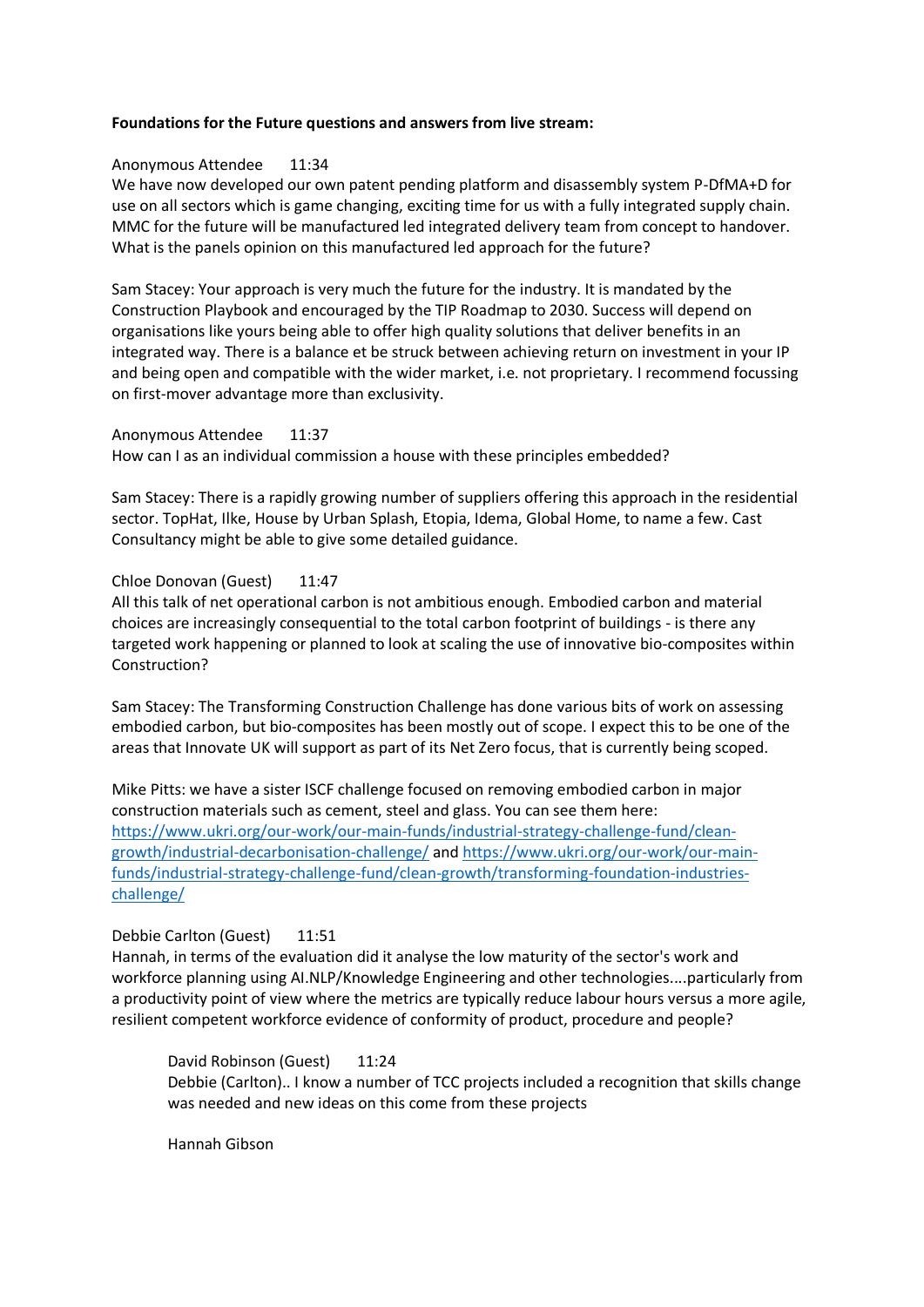Skills and competencies were not in the core remit when Frontier Economics were first scoping out measurements and metrics early on in the Challenge. As you know in the last two years TCC has prioritised skills and competencies and the Construction Leadership Council has a considerable focus on this via their skills for a modernised industry workstream.

#### Anonymous Attendee 11:56

I will rephrase my earlier unanswered question. Which major housebuilders are committed to embodying these principles?

Sam Stacey: Barratt and the other partners on the AIMCH project are a great example. Urban Splash and Berkeley Group also come to mind.

#### stewart.dalgarno (Guest) 11:57

Electrification of Homes and Communities is the next challenge, we need to get our grid ready, so we are zero gas and off grid dependency, utilities and energy sector, need to work with housebuilders to innovate around smart grid balancing and storage. What is IUK thoughts on future funding for this?

Mat Colmer - Innovate UK UKRI (You) 12:31 This is being touched on now, prompted also by a question from Kerry. I will ask Sam to get back to you re: future funding as this is a complex area.

Sam Stacey: This is a focus area for Innovate UK now and in the future. Current funding opportunities are to be found here [What's so innovative about the Strategic Innovation Fund? –](https://www.ukri.org/blog/whats-so-innovative-about-the-strategic-innovation-fund/) [UKRI.](https://www.ukri.org/blog/whats-so-innovative-about-the-strategic-innovation-fund/) Further funding opportunities are likely to emerge as Innovation UK develops its wider Net Zero strategy.

### Debbie Carlton (Guest) 11:58

Sam there has not been a system approach to competency demand and supply ....a missing system in the systems of systems.......a comment not a question

Mike Pitts: this would be a focus of extended work for the Construction Innovation Hub. Ideally skills would be developed through a learning-by-doing approach as new facilities come on line.

Michael Moseley (Guest) 12:04 Why will the successes of transforming construction continue? Do we not still need a structure to continue the transformational work?

Sam Stacey: I can answer this in two parts. TC has developed and proven the effectiveness of techniques that are now (or will be by September 2022) ready for adoption by the industry. Strong demand for these techniques has been locked into the system via changes in public sector procurement policy (Construction Playbook etc.). This should make the TC techniques the rational choice from here on. Having said that, there is definitely a strong case to be made that further government funding support for the scaling and embedding of the techniques would offer great return on investment for the government. This would ensure maximum consistency and economies of scale across building types, and thereby save money on the delivery of new schools, hospitals, etc.

Mohamed Salem (Guest) 12:11 What are the key issues that will influence the success, or otherwise, of a safe, sector-wide recovery after COVID-19?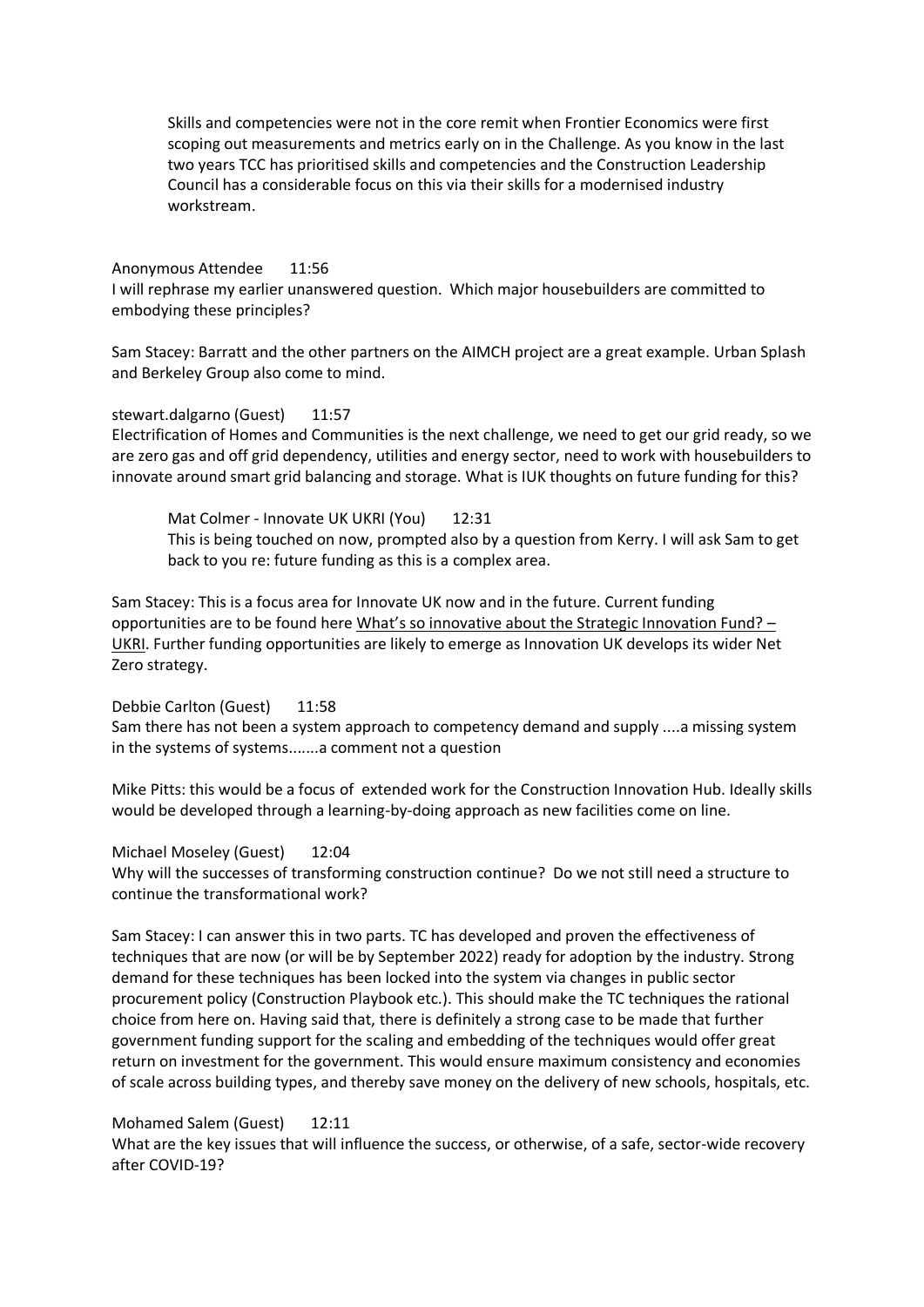Sam Stacey: Simply a commitment to adoption of the Transforming Construction techniques: valuebased decision making, platform approaches, and low carbon solutions.

#### Adam Locke (Guest) 12:11

To use your theme- we have laid the foundations but building the future industry is not yet complete- how can the industry keep the momentum and continuity to build on what has been achieved so far ..In particular is there any next phase of Challenge Funding so that the teams simply do not just disband and the learning is not continued on...?

Sam Stacey: As per another similar question, I can answer this in two parts. TC has developed and proven the effectiveness of techniques that are now (or will be by September 2022) ready for adoption by the industry. Strong demand for these techniques has been locked into the system via changes in public sector procurement policy (Construction Playbook etc.). This should make the TC techniques the rational choice from here on. Having said that, there is definitely a strong case to be made that further government funding support for the scaling and embedding of the techniques would offer great return on investment for the government. This would ensure maximum consistency and economies of scale across building types, and thereby save money on the delivery of new schools, hospitals, etc.

#### Anonymous Attendee 12:22

What do you consider as main barriers as adoption of TCC concepts within and beyond timelines of research projects ? E.g. Adoption of digital twins

Sam Stacey: There are two types of barrier, one is the tendency of the industry to focus on cheapness (aka low capital cost) rather than whole life value of the built asset. The second is a possible lack of capacity/capability in the supply chain to provide digital and platform-based solutions. We call on clients to commit to whole life value and suppliers to commit to investing in capability.

#### Anonymous Attendee 12:24

What are your insights into the recovery of the UK construction sector and the productivity challenge through the lens of socio-technical systems?

Sam Stacey: Committing to adoption of the Transforming Construction techniques - value-based decision making, platform approaches, and low carbon solutions – will generate great social benefits. These include high-value jobs that are more evenly distributed across the UK (i.e. levelling up), better working conditions, ability to recruit more inclusively, and being able to inspire more young people to join the industry. We can make construction the industry the sector where the most talented people aspire to work.

### Yusuf Arayici (Guest) 12:32

Any specific strategy or plan for the use of digital technologies for cultural heritage buildings? where the heritage sector is positioned in this transformation through funding and policies?

Mat Colmer - Innovate UK UKRI (You) 12:37 Private answer Hello Yusuf. The TCC programme is focused on new building assets, however you question on heritage is important. Yusuf Arayici (Guest) 12:39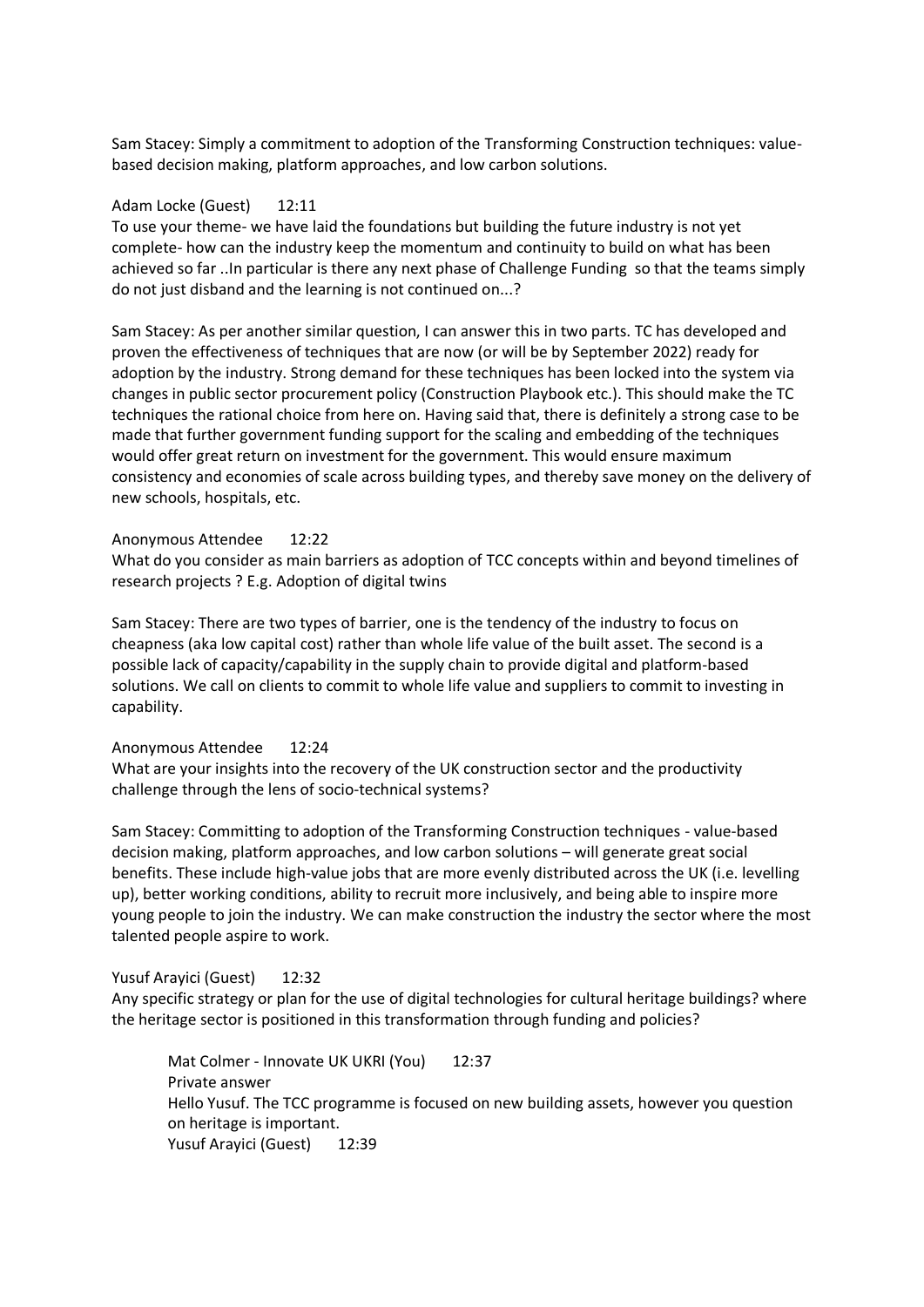thank you very much, Mat, I am researching on HBIM and digital heritage twin concepts and would like to liaise with innovate UK strategies and plans

Debbie Carlton (Guest) 12:38 Sam there has to be disruptive innovation to the non functioning skills system

Mike Pitts: we were certainly keen to do more on this and it has been a hidden thread through many projects. When the programme started skills were not part of our remit but inevitably it has been a component of various parts of the programme. We expect the CIH to take more of this forward in due course with the right support.

#### Casper Kruger (Guest) 11:13

Where is new funding rounds published to help develop new innovation ideas to support smart structure development?

Mat Colmer - Innovate UK UKRI (You) 11:14 Please search for the Innovation Funding Service where all new Innovate UK competitions are published

Casper Kruger (Guest) 11:15 What TRL level is the minimum level that will be considered?

> Mat Colmer - Innovate UK UKRI (You) 11:16 We tend not to go by TRL level and it depends on each competition. We do fund feasibility right through to pre commercialisation but every project needs to be business led to get IUK funding.

### Debbie Carlton (Guest) 11:16

I don't believe TCC has focused enough on the 'people' change aspects that are required. The emphasis has been on technology and process. We need much more intelligent, digital approaches to understanding competency demand change resulting from MMC/DfMA so we can upskill/reskill faster and with more agility so people can flourish in the system. We also have a 'skills system' does not work and we need an ecosystem approach to improving the mediation of competency demand and supply. When will there be a focus on this?

Mat Colmer - Innovate UK UKRI (You) 11:18 This is acknowledged and the TCC challenge was focused on technology and market development. We have done work on skills alongside the CITB and Supply Chain School, but know there is more to do here

## Anonymous Attendee 11:17

Can the government commit to ensuring that Homes England fully engage with, and adopt the solutions, technologies and ideas coming out of Transforming Construction?

Mat Colmer - Innovate UK UKRI (You) 11:21 We cannot comment on government policy and direction. However we are always working to ensure that our evidenced work is shown to ministers and policy makers. That is one of the reasons for today's event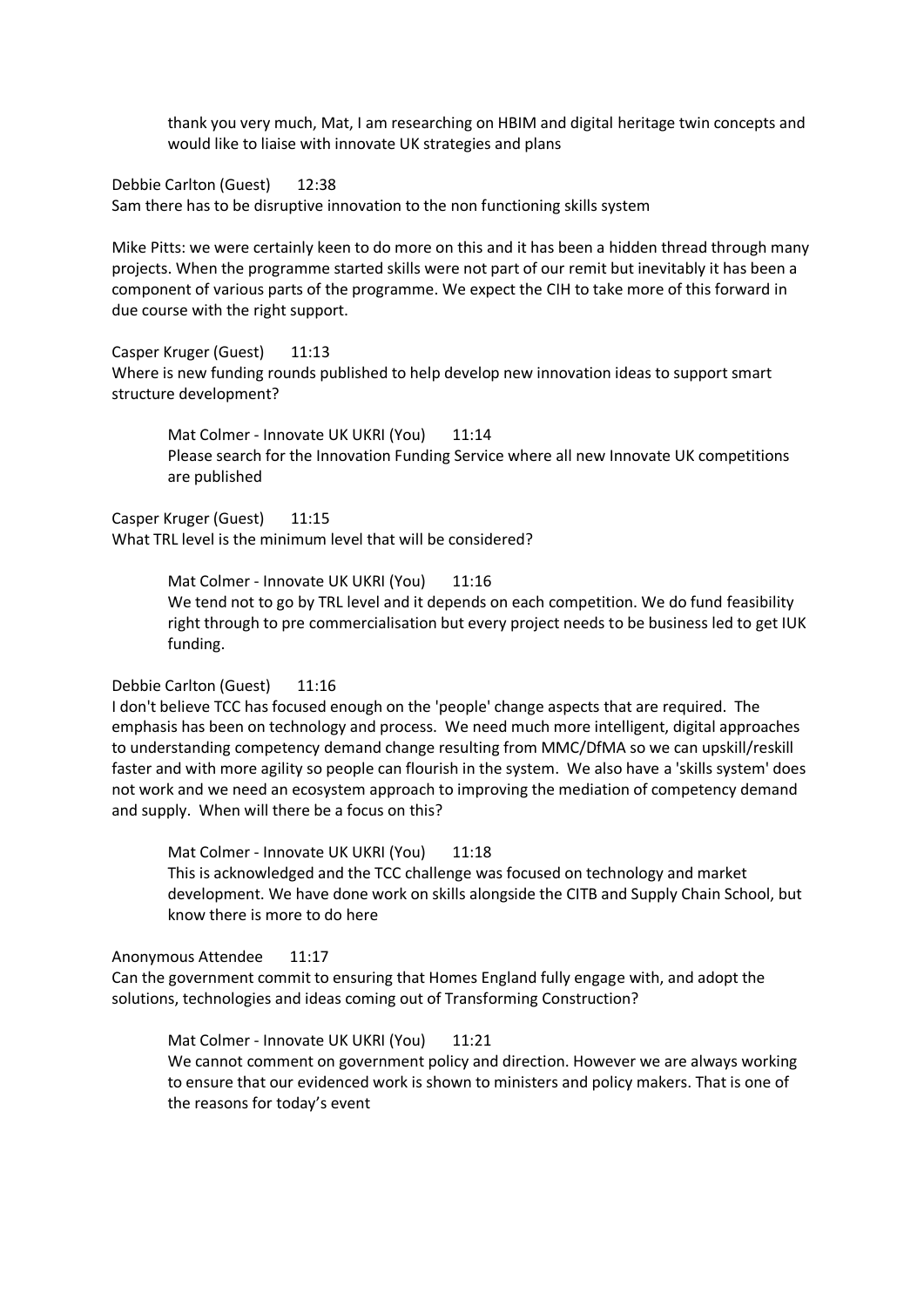Mike Pitts – we have worked with Homes England throughout the programme. Projects such as AIMCH worked directly with them. MMC is a priority for DLUHC who fund Homes England.

George Martin (Guest) 11:21

The current building regulations will not deliver net zero carbon in use. Here are two of the barriers: 1. SAP needs to be equivalent to PHPP

2. Regulations need to be based on design for performance and NOT design for compliance George Martin Chair, Building Performance Network

Mat Colmer - Innovate UK UKRI (You) 11:31 We fully appreciate this. There are tools as part of the TCC that address design for performance please search for the Transforming Construction Stories Catalogue for examples

#### James TEAGUE (Guest) 11:22

Entirely endorse the need for training strategy - it takes a long time and unless it can be done well it could only exacerbate the skills shortage.

Mat Colmer - Innovate UK UKRI (You) 11:29 Thanks James

Hugh Parnell (Guest) 11:24

Much innovation is already done, as the video showed. Scaling these new ways to 100% of public construction and private sector is vital. How do UKTI/BEIS see this happening v soon? Will there be mandatory 'codes' again or other incentives to make constructors adopt these new practices?

Mat Colmer - Innovate UK UKRI (You) 11:28 There are various tools to allow constructors to adopt these new practices. For public sector buildings there is the Construction Playbook to change public procurement to a value led approach. Our Construction Innovation Hub have tools for value, the platform approach and quality

Mike Pitts – Hugh, please also look at https://www.gov.uk/government/publications/transforming-infrastructure-performanceroadmap-to-2030

Ian Heptonstall (Guest) 11:24

The initial focus of TCC was on the 3 identified areas of intervention.

Going forward what scope is there for other possible interventions, and in particular research into the underpinning causes of underperformance?

We have identified and addressed some opportunities, but not all. There are other improvement levers we are not pulling. In TCC I was told the research funding was only for the targeted interventions - is this the plan going forward too?

Mat Colmer - Innovate UK UKRI (You) 11:35 There always opportunities to help us identify areas where future focus is required. Please keep in touch.

Debbie Carlton (Guest) 11:26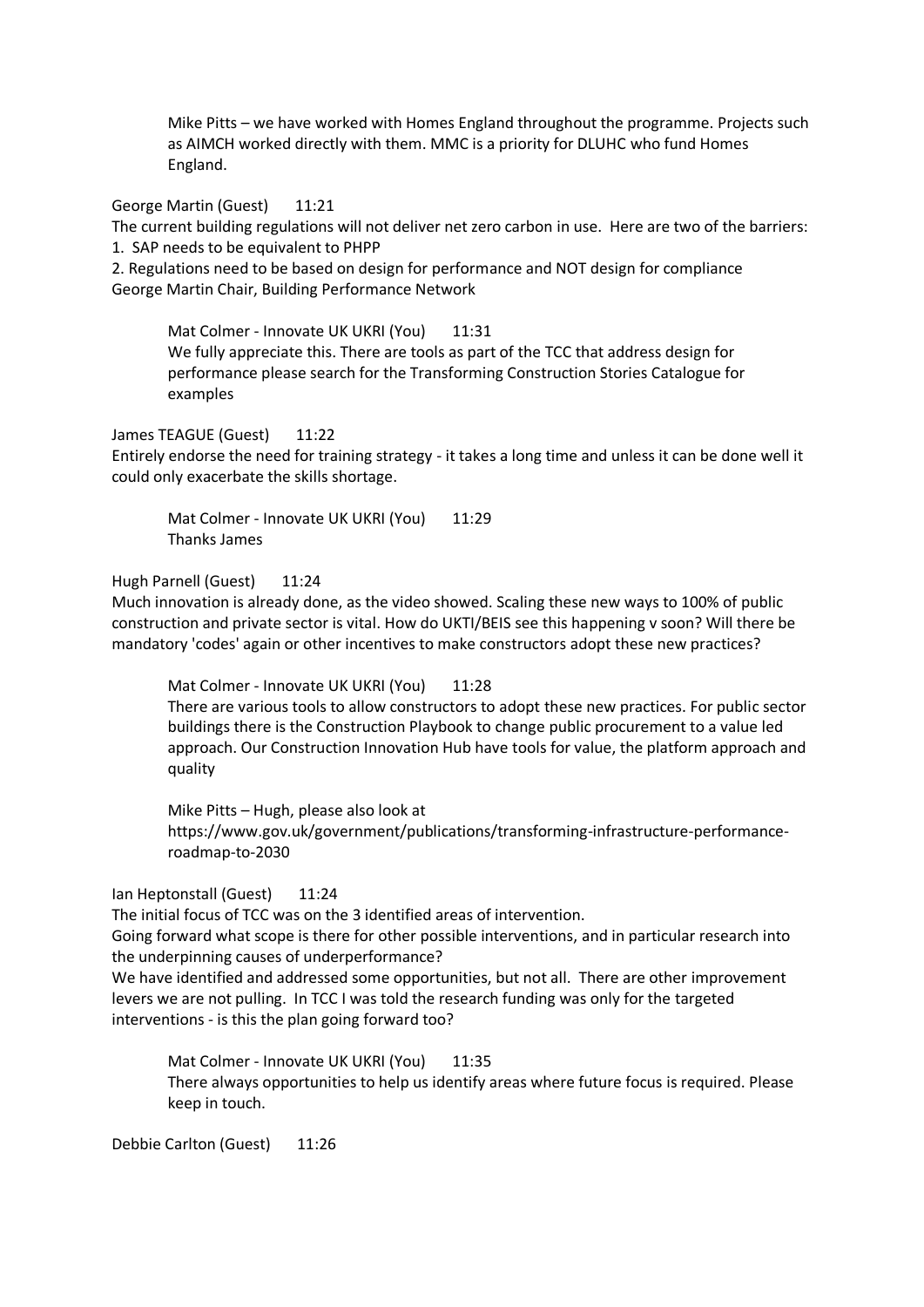Mat.....there is a very long way to go especially post Grenfell and the forensic lens of competency assurance. You can't have an innovation ecosystem without a digitally enabled competency management ecosystem - see this research https://www.igi-global.com/chapter/transforming-theproductivity-of-people-in-the-built-environment/279420

Mat Colmer - Innovate UK UKRI (You) 11:29 Thanks Debbie

Philip Jackson (Guest) 11:29

Hi Mat - just on your answer to that previous anonymous question on Homes England in which we also have a vested interest - would it be possible to pass on my contact details to the Minister please? We'd be delighted to engage directly...! Thanks. Phil.

Mat Colmer - Innovate UK UKRI (You) 11:32 Private answer Hi Phil. Will try but I think he may be leaving mid point so getting to his people may be challenging.

Jeremy Cooke (Guest) 11:32 Is the construction industry clearly aligned and on target to meet the 2030-50 climate change targets detailed at COP26 ? (ANSWERED BY PANEL – [SEE RECORDING\)](https://vimeo.com/683912048/f5f140c30f)

Mohamed Salem (Guest) 11:37 How can we help SMEs get access to these technologies? (ANSWERED BY PANEL – [SEE RECORDING\)](https://vimeo.com/683912048/f5f140c30f)

Sam Hart (Guest) 11:41 Hi Matt - any rumblings or signs of a TCC 2.0 or similar?

> Mat Colmer - Innovate UK UKRI (You) 11:44 This is all dependent on the recent spending review which we are currently working through. We clearly have more to do in this area and supporting net zero. Nothing to report as yet but keep a look-out for updates from Innovate UK and the team (see the brochure on ukri.org/tcc to see who we are)

Esra Kurul (Guest) 11:43

Following on the theme of other topics that need attention: when will there be some consideration of transforming the way we deal with our existing stock in the UK? Perhaps a programme of work to consider how the TCC outputs can be transferred into the retrofit/refurbishment sector?

Mat Colmer - Innovate UK UKRI (You) 11:47 Similar response to the previous question on TCC 2.0. We know there is more to do and are working through plans for a UKRI organisation approach

Debbie Carlton (Guest) 11:55

Why has the sector not invested in making competence frameworks etc. machine readable? In PBBS project we mined all the English Construction Apprenticeship standards. In other projects we make ISO standards and PAS machine readable. This potentially could bring real structural innovation

Mat Colmer - Innovate UK UKRI (You) 12:08 This could be a future project eligible for funding from Innovate UK via our Smart grants. See the Innovation Funding Finder for opportunities.